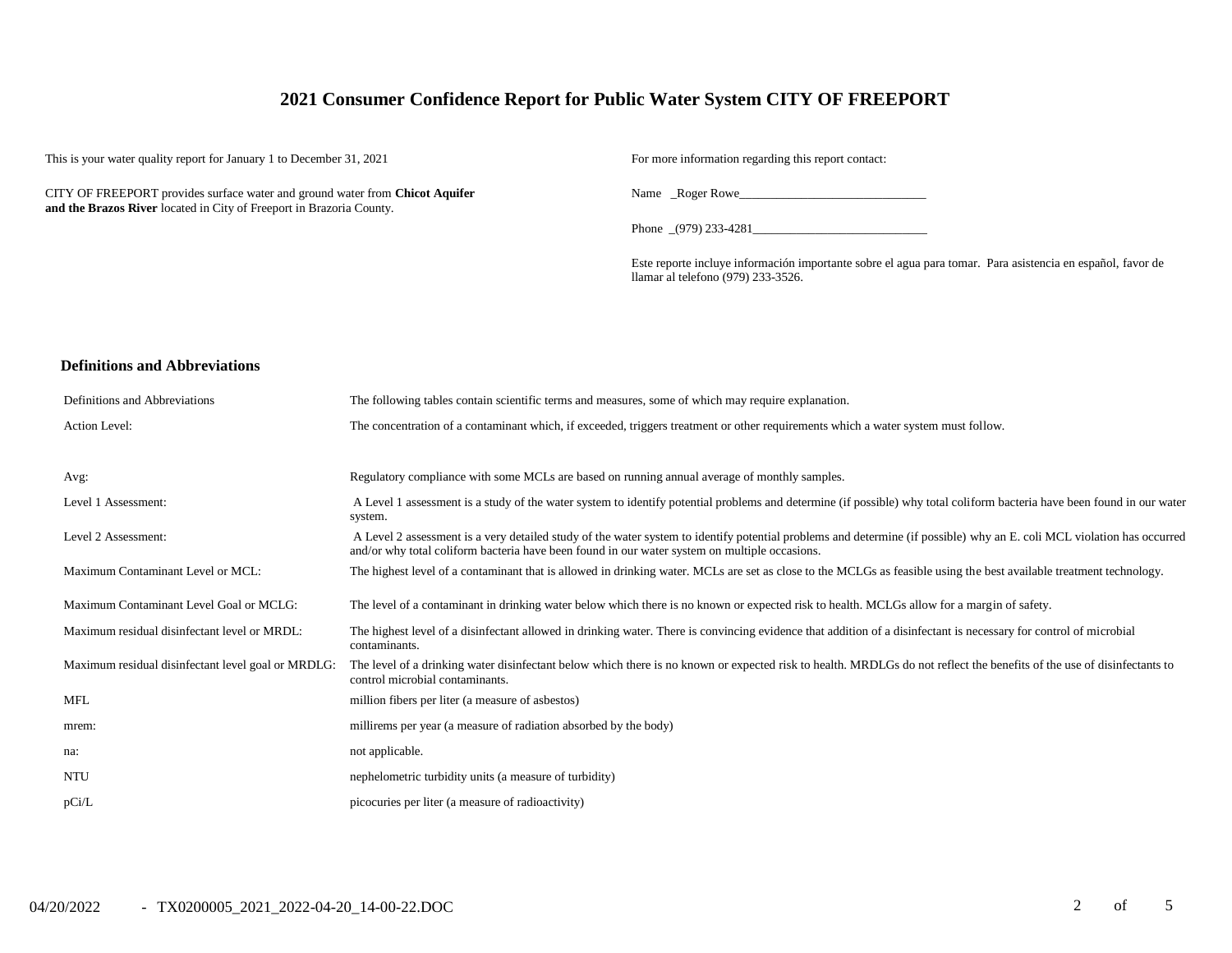### **Definitions and Abbreviations**

| ppb:                       | micrograms per liter or parts per billion                                           |
|----------------------------|-------------------------------------------------------------------------------------|
| ppm:                       | milligrams per liter or parts per million                                           |
| ppq                        | parts per quadrillion, or picograms per liter $(pg/L)$                              |
| ppt                        | parts per trillion, or nanograms per liter $(ng/L)$                                 |
| Treatment Technique or TT: | A required process intended to reduce the level of a contaminant in drinking water. |

## **Information about your Drinking Water**

The sources of drinking water (both tap water and bottled water) include rivers, lakes, streams, ponds, reservoirs, springs, and wells. As water travels over the surface of the land or through the ground, it dissolves naturally-occurring minerals and, in some cases, radioactive material, and can pick up substances resulting from the presence of animals or from human activity.

Drinking water, including bottled water, may reasonably be expected to contain at least small amounts of some contaminants. The presence of contaminants does not necessarily indicate that water poses a health risk. More information about contaminants and potential health effects can be obtained by calling the EPAs Safe Drinking Water Hotline at (800) 426-4791.

Contaminants that may be present in source water include:

- Microbial contaminants, such as viruses and bacteria, which may come from sewage treatment plants, septic systems, agricultural livestock operations, and wildlife.

- Inorganic contaminants, such as salts and metals, which can be naturally-occurring or result from urban storm water runoff, industrial or domestic wastewater discharges, oil and gas production, mining, or farming.

- Pesticides and herbicides, which may come from a variety of sources such as agriculture, urban storm water runoff, and residential uses.

- Organic chemical contaminants, including synthetic and volatile organic chemicals, which are by-products of industrial processes and petroleum production, and can also come from gas stations, urban storm water runoff, and septic systems.

- Radioactive contaminants, which can be naturally-occurring or be the result of oil and gas production and mining activities.

In order to ensure that tap water is safe to drink, EPA prescribes regulations which limit the amount of certain contaminants in water provided by public water systems. FDA regulations establish limits for contaminants in bottled water which must provide the same protection for public health.

Contaminants may be found in drinking water that may cause taste, color, or odor problems. These types of problems are not necessarily causes for health concerns. For more information on taste, odor, or color of drinking water, please contact the system's business office.

You may be more vulnerable than the general population to certain microbial contaminants, such as Cryptosporidium, in drinking water. Infants, some elderly, or immunocompromised persons such as those undergoing chemotherapy for cancer; persons who have undergone organ transplants; those who are undergoing treatment with steroids; and people with HIV/AIDS or other immune system disorders, can be particularly at risk from infections. You should seek advice about drinking water from your physician or health care providers. Additional guidelines on appropriate means to lessen the risk of infection by Cryptosporidium are available from the Safe Drinking Water Hotline (800-426-4791).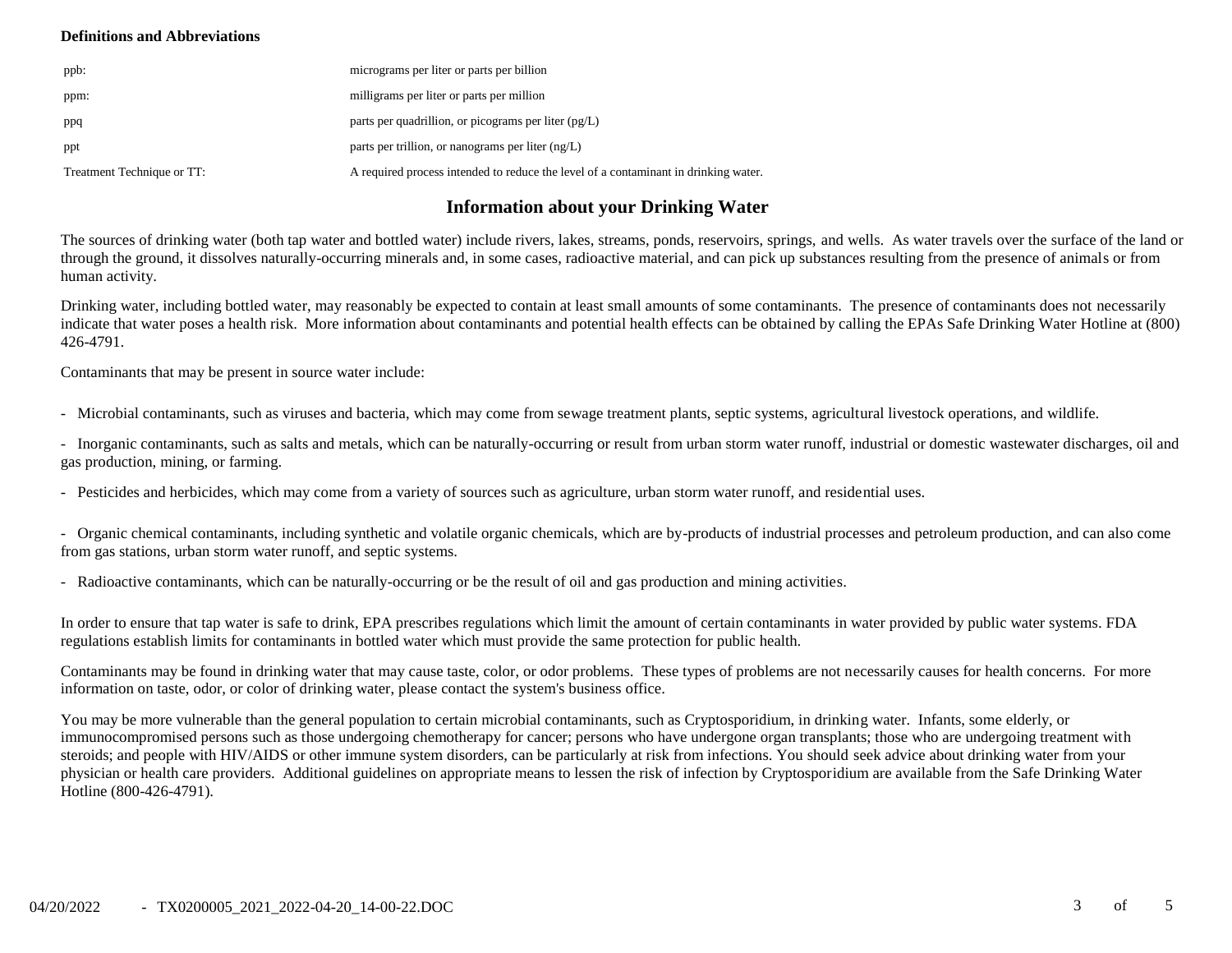If present, elevated levels of lead can cause serious health problems, especially for pregnant women and young children. Lead in drinking water is primarily from materials and components associated with service lines and home plumbing. We are responsible for providing high quality drinking water, but we cannot control the variety of materials used in plumbing components. When your water has been sitting for several hours, you can minimize the potential for lead exposure by flushing your tap for 30 seconds to 2 minutes before using water for drinking or cooking. If you are concerned about lead in your water, you may wish to have your water tested. Information on lead in drinking water, testing methods, and steps you can take to minimize exposure is available from the Safe Drinking Water Hotline or at http://www.epa.gov/safewater/lead.

#### **Information about Source Water**

CITY OF FREEPORT purchases water from BRAZOSPORT WATER AUTHORITY. BRAZOSPORT WATER AUTHORITY provides purchase surface water from Brazos River located in **Brazoria County.**

## **2021 Water Quality Test Results**

| <b>Disinfection By-Products</b> | <b>Collection Date</b> | <b>Highest Level</b><br>Detected | <b>Range of Individual</b><br><b>Samples</b> | <b>MCLG</b>              | MCL | <b>Units</b> | Violation | <b>Likely Source of Contamination</b>      |
|---------------------------------|------------------------|----------------------------------|----------------------------------------------|--------------------------|-----|--------------|-----------|--------------------------------------------|
| <b>Chlorite</b>                 | 2021                   | 0.728                            | $0.095 - 0.728$                              | No goal for the<br>total |     | ppm          | N         | By-product of drinking water disinfection. |
| Haloacetic Acids (HAA5)         | 2021                   | 35.8                             | $35.8 - 35.8$                                | No goal for the<br>total | 60  | ppb          | N         | By-product of drinking water disinfection. |

\*The value in the Highest Level or Average Detected column is the highest average of all HAA5 sample results collected at a location over a year

| <b>Total Trihalomethanes</b><br>(TTHM) | 2021 | 25Q<br>ر،رے | $-25.9$<br>259.<br>--- | No goal for the<br>total | 80 | nnt | . . | By-product of drinking water disinfection. |
|----------------------------------------|------|-------------|------------------------|--------------------------|----|-----|-----|--------------------------------------------|
|                                        |      |             |                        |                          |    |     |     |                                            |

\*The value in the Highest Level or Average Detected column is the highest average of all TTHM sample results collected at a location over a year

| <b>Inorganic Contaminants</b>     | <b>Collection Date</b> | <b>Highest Level</b><br>Detected | <b>Range of Individual</b><br><b>Samples</b> | MCLG | <b>MCL</b> | <b>Units</b> | <b>Violation</b> | <b>Likely Source of Contamination</b>                                                                                            |
|-----------------------------------|------------------------|----------------------------------|----------------------------------------------|------|------------|--------------|------------------|----------------------------------------------------------------------------------------------------------------------------------|
| <b>Barium</b>                     | 2021                   | 0.107                            | $0.107 - 0.107$                              |      |            | ppm          | N                | Discharge of drilling wastes; Discharge from metal<br>refineries; Erosion of natural deposits.                                   |
| <b>Fluoride</b>                   | 2021                   | 0.16                             | $0.16 - 0.16$                                |      | 4.0        | ppm          | N                | Erosion of natural deposits; Water additive which<br>promotes strong teeth; Discharge from fertilizer and<br>aluminum factories. |
| Nitrate [measured as<br>Nitrogen] | 2021                   | 0.28                             | $0.28 - 0.28$                                | 10   | 10         | ppm          | N                | Runoff from fertilizer use; Leaching from septic<br>tanks, sewage; Erosion of natural deposits.                                  |

| Radioactive Contaminants    | <b>Collection Date</b> | <b>Highest Level</b><br><b>Detected</b> | <b>Range of Individual</b><br><b>Samples</b> | <b>MCLG</b> | <b>MCL</b> | <b>Units</b> | Violation | <b>Likely Source of Contamination</b>   |
|-----------------------------|------------------------|-----------------------------------------|----------------------------------------------|-------------|------------|--------------|-----------|-----------------------------------------|
| <b>Beta/photon emitters</b> | 01/21/2021             | 4.3                                     | $4.3 - 4.3$                                  |             | 50         | $pCi/L^*$    |           | Decay of natural and man-made deposits. |

\*EPA considers 50 pCi/L to be the level of concern for beta particles.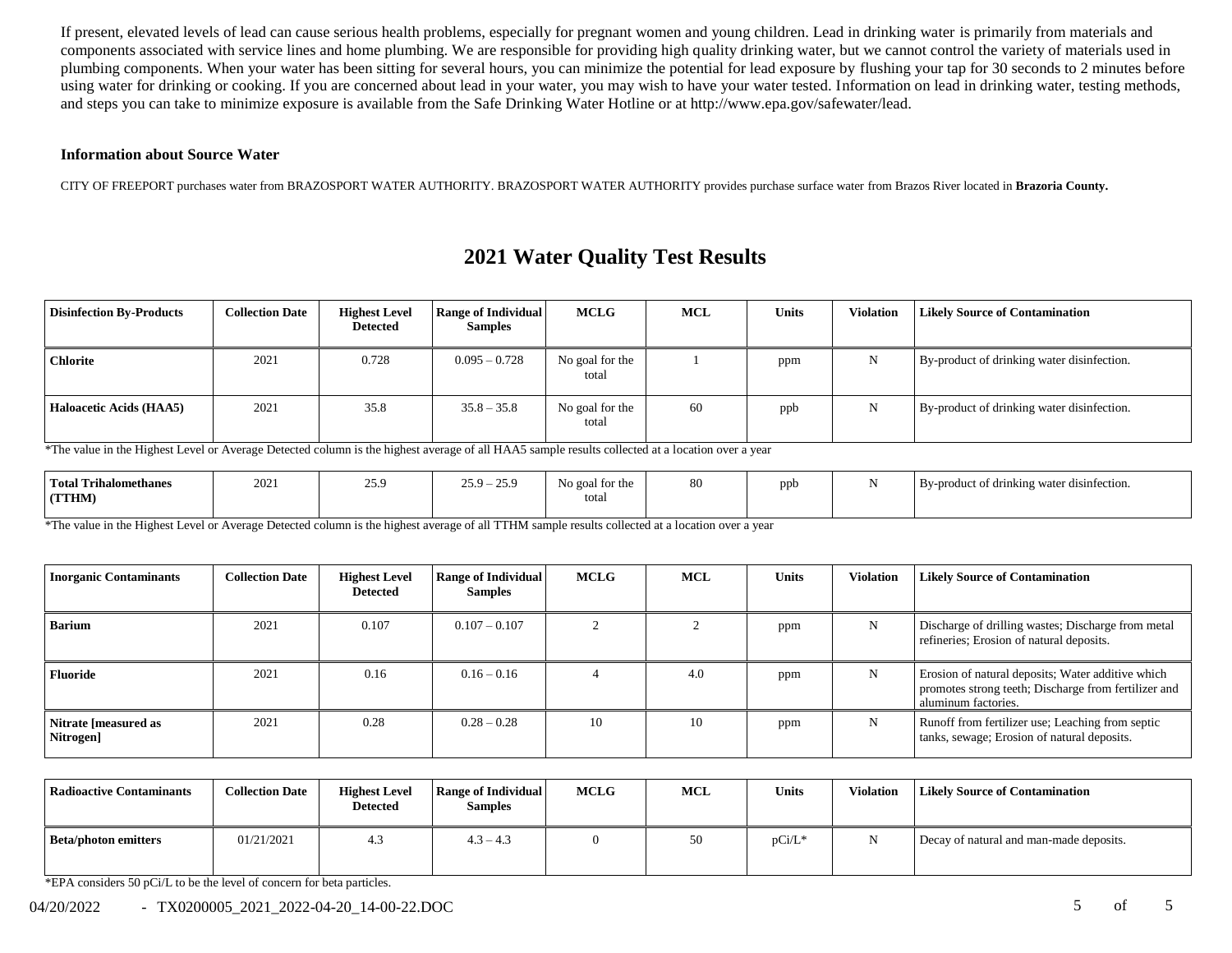| Combined Radium 226/228 | 01/21/2021 | <1.0 | - 1.0<br>< 1.0 |  | $\sim$<br>pC <sub>1</sub> /L | Erosion of natural deposits. |
|-------------------------|------------|------|----------------|--|------------------------------|------------------------------|
|                         |            |      |                |  |                              |                              |

| Synthetic organic<br>contaminants including<br>pesticides and herbicides | <b>Collection Date</b> | <b>Highest Level</b><br><b>Detected</b> | <b>Range of Individual</b><br><b>Samples</b> | <b>MCLG</b> | <b>MCL</b> | <b>Units</b> | Violation | Likely Source of Contamination           |
|--------------------------------------------------------------------------|------------------------|-----------------------------------------|----------------------------------------------|-------------|------------|--------------|-----------|------------------------------------------|
| Atrazine                                                                 | 2021                   | < 0.1                                   | $< 0.1 - 0.1$                                |             |            | ppb          |           | Runoff from herbicide used on row crops. |

### **Turbidity**

|                                   | <b>Level Detected</b> | Limit (Treatment<br><b>Technique</b> ) | <b>Violation</b> | <b>Likely Source of Contamination</b> |
|-----------------------------------|-----------------------|----------------------------------------|------------------|---------------------------------------|
| <b>Highest single measurement</b> | 0.24 NTU              | <b>NTU</b>                             |                  | Soil runoff.                          |
| Lowest monthly % meeting limit    | 100%                  | 0.3 NTU                                |                  | Soil runoff.                          |

Information Statement: Turbidity is a measurement of the cloudiness of the water caused by suspended particles. We monitor it because it is a good indicator of water quality and the effectiveness of our filtration system a disinfectants.

TCEQ completed an assessment of your source water, and results indicate that some of our sources are susceptible to certain contaminants. The sampling requirements for your water system is based on this susceptibility and previous sample data. Any detections of these contaminants will be found in this Consumer Confidence Report. For more information on source water assessments and protection efforts at our system contact Roger Rowe at **(979) 233-4281.**

### **Coliform Bacteria**

| Maximum Contaminant<br>Level Goal | Total Coliform<br>Maximum<br>Contaminant Level | Maximum Contaminant<br>Level | Highest No. of Positive Fecal Coliform or E. Coli Total No. of Positive E. Coli<br>or Fecal Coliform Samples | Violation | Likely Source of Contamination        |
|-----------------------------------|------------------------------------------------|------------------------------|--------------------------------------------------------------------------------------------------------------|-----------|---------------------------------------|
|                                   | 1 positive monthly<br>sample.                  |                              |                                                                                                              |           | Naturally present in the environment. |

| <b>Lead and Copper</b> | <b>Date Sampled</b> | <b>MCLG</b> | <b>Action Level (AL)</b> | 90th Percentile | # Sites Over AL | Units | <b>Violation</b> | <b>Likely Source of Contamination</b>                                                                         |
|------------------------|---------------------|-------------|--------------------------|-----------------|-----------------|-------|------------------|---------------------------------------------------------------------------------------------------------------|
| Copper                 | 2021                | 1.3         |                          | 0.151           |                 | ppm   |                  | Erosion of natural deposits; Leaching from wood<br>preservatives; Corrosion of household plumbing<br>systems. |
| Lead                   | 2021                |             | 15                       |                 |                 | ppb   |                  | Corrosion of household plumbing systems;<br>Erosion of natural deposits.                                      |